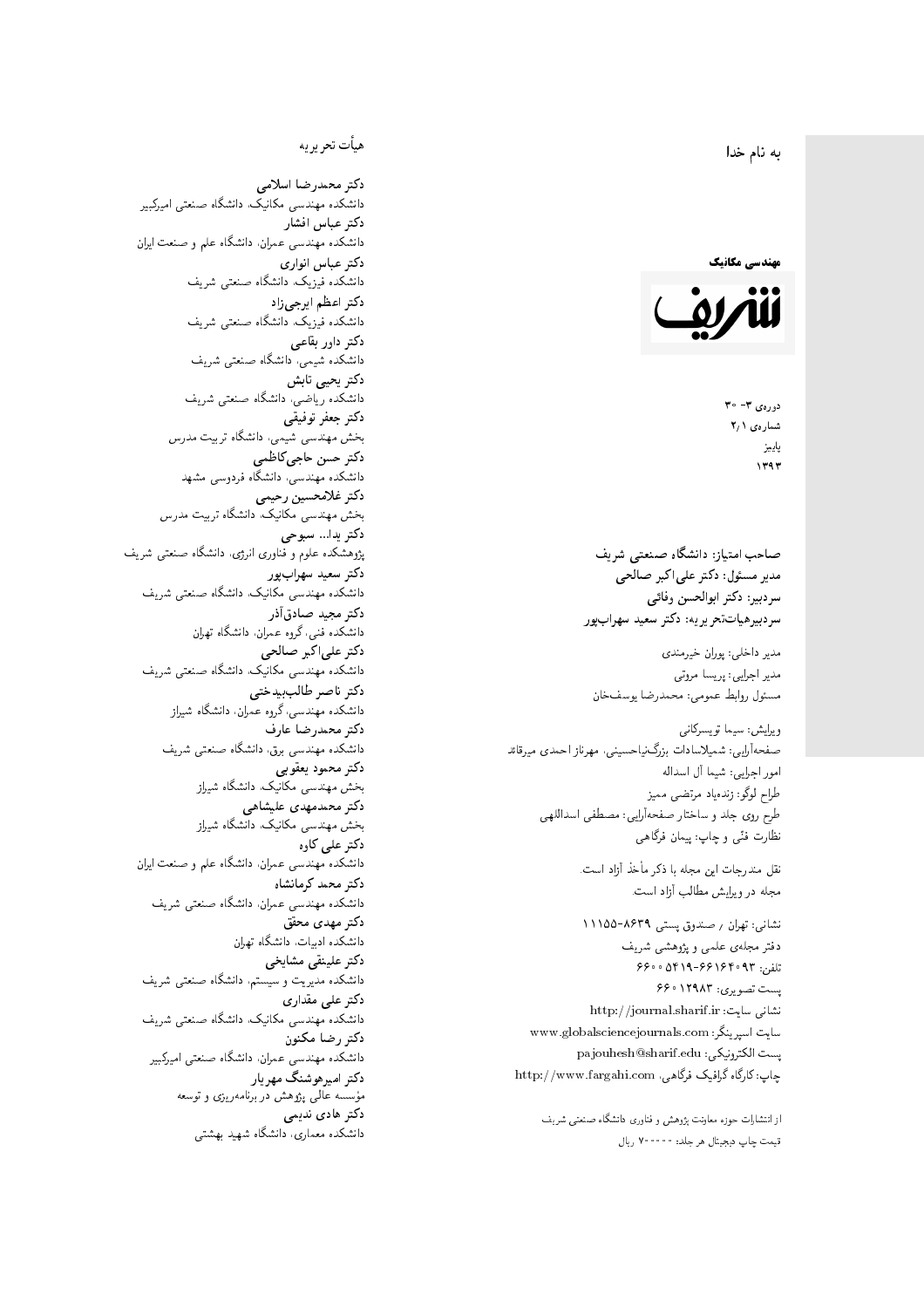هيأت تحريريهي تخصصي

• سردبیر تخصصی: دکتر حسن ظهور استاد دانشکدهی مهندسی مکانیک <mark>– دانشگاه صنعتی شریف</mark> دكتر محمدرضا اسلامى استاد دانشکدهی مهندسی مکانیک <mark>ـ دانشگاه صنعتی امیرکبیر</mark> دکتر فیروز بختیاری نژاد استاد دانشکدهی مهندسی مکانیک <mark>– دانشگاه صنعتی امیرکبیر</mark> دكتر اصغر برادران رحيمي استاد دانشکدهی مهندسبی ـ گروه مهندسبی مکانیک ـ دانشگاه فردوسبی مشهد دكتر حسن بصيرت تبريزي استاد دانشکدهی مهندسی مکانیک <mark>ـ دانشگاه صنعتی امیرکبیر</mark> دكتر محمود سليمي استاد دانشکدهی مهندسی مکانیک \_ دانشگاه صنعتی اصفهان دکتر سعید سهرابپور استاد دانشکدهی مهندسی مکانیک \_ دانشگاه صنعتی شریف دكتر محمود شاكرى استاد دانشکدهی مهندسی مکانیک <mark>– دانشگاه صنعتی امیرکبیر</mark> دکتر محمدمهدی علیشاهی استاد دانشکدهی مهندسی <mark>ـ بخش مهندسی مکانیک ـ دانشگاه</mark> شی<sub>ل</sub>از دكتر سيداحمد فاضل زاده دانشیار دانشکدهی مهندسی <mark>ـ بخش مهندسی مکانیک ـ دانشگاه</mark> شیراز دكتر بهروز فرشي دانشیار دانشکدهی مهندسی مکانیک <mark>ب</mark> دانشگاه علم و صنعت ایران د*ك*تر فرشاد كوثرى استاد دانشکده فنبی ــ گروه مهندسی مکانیک ــ دانشگاه تهران دکتر عل*ی* مقداری استاد دانشکدهی مهندسی مکانیک \_ دانشگاه صنعتی شریف دکتر علی نوری بروجردی استاد دانشکدهی مهندسی مکانیک ــ دانشگاه صنعتی شریف دكتر محمود يعقوبي استاد دانشکدهی مهندسی ــ بخش مهندسی مکانیک ــ دانشگاه شیراز هيأت مشاوران

دکتر امیر امیدوار دانشکدهی مهندسی مکانیک ــ دانشگاه صنعتی شیراز

دكتر فرزاد بازديدىتهراني دانشکدهی مهندسی مکانیک ــ دانشگاه علموصنعت ایران دكتر حميد باصري دانشکدهی مهندسی مکانیک ــ دانشگاه صنعتبی نوشیروانی بابل دكتر احمد باقرى دانشکدهی مهندسی مکانیک ــ دانشگاه گیلان دكتر سيدبهرام بهشتى اول دانشکدهی مهندسی عمران ــ دانشگاه صنعتی خواجه نصیرالدین طوسی دكتر اميرحسين دوائي مركزى دانشکدهی مهندسی مکانیک ــ دانشگاه علموصنعت ایران دکتر مسعود حقشناسفرد دانشکدهی مهندسی شیمی ــ دانشگاه صنعتی اصفهان دكتر سيداسماعيل رضوى دانشکدهی مهندسی مکانیک ـ دانشگاه تبریز دکتر محمودمهرداد شکریه دانشکدهی مهندسی مکانیک ــ دانشگاه علموصنعت ایران دكتر احمد صداقت دانشکدهی مهندسی مکانیک ــ دانشگاه صنعتی اصفهان دكتر حسن صيادى دانشکدهی مهندسی مکانیک ــ دانشگاه صنعتبی شریف دكتر مسعود ضياءبشرحق دانشکدهی مهندسی مکانیک ــ دانشگاه صنعتی خواجه نصیرالدین طوسی دكتر عزيز عظيمي دانشکدهی مهندسی مکانیک ــ دانشگاه شهید چمران اهواز دكتر رضاكاظمى دانشکدهی مهندسی مکانیک ــ دانشگاه صنعتبی خواجه نصیرالدین طوسی دكتر محمود مانى دانشکدهی مهندسی هوافضا ــ دانشگاه صنعتی امیرکبیر دکتر مهدی معرفت دانشکدہی فنبی، بخش مهندسی مکانیک ــ دانشگاه تربیت مدرس دکتر سیدعلی اکبر موسویان دانشکدهی مهندسی مکانیک ــ دانشگاه صنعتی خواجه نصیرالدین طوسی دكتر محمدرضا مەييكر دانشکدهی مهندسی مکانیک ــ دانشگاه فردوسی مشهد



مهندسی مکانیک